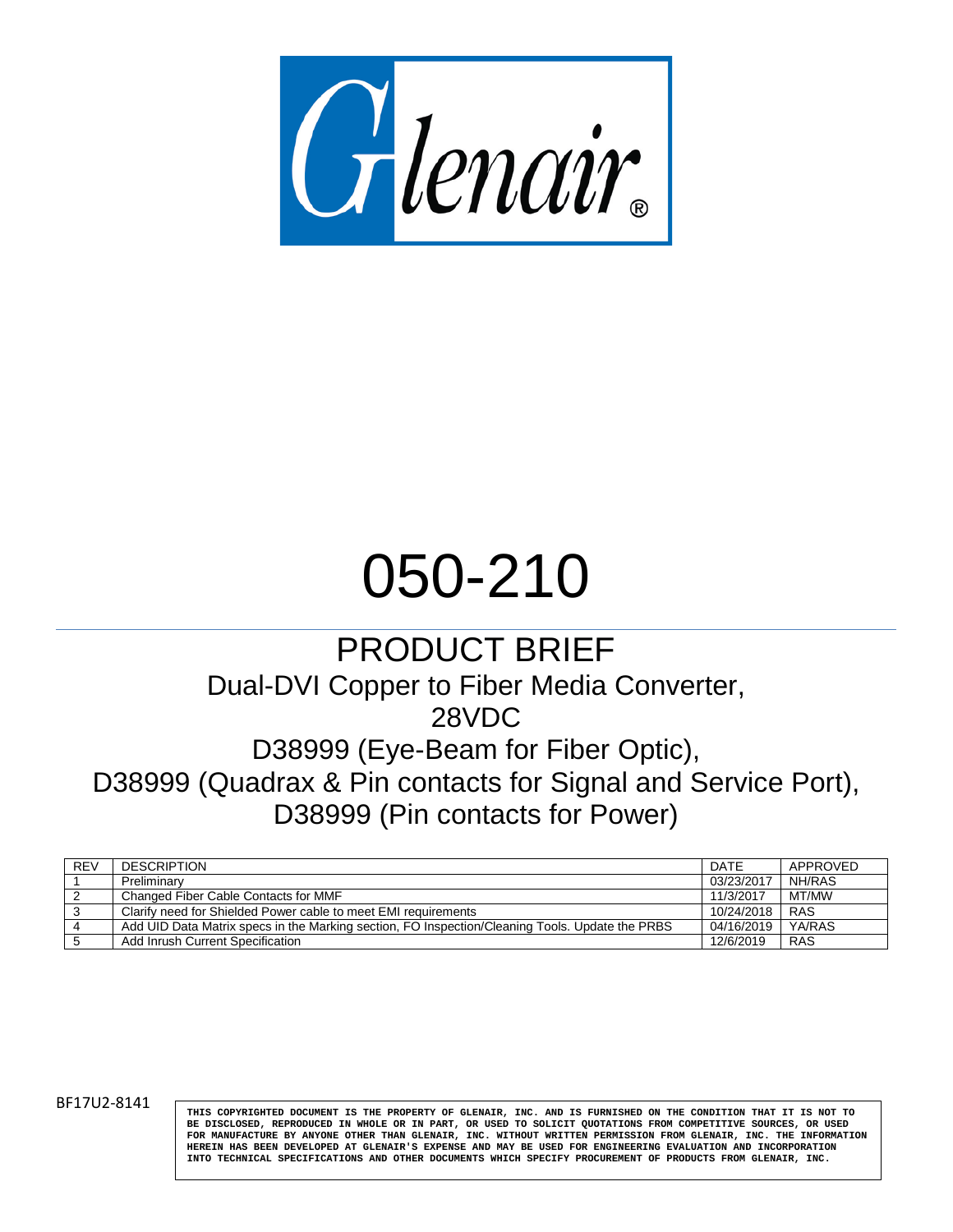

## *Dual-DVI Copper to Fiber Media Converter with Expanded Beam Fiber Optics*



The Glenair 050-210 Dual - Digital Visual Interface (DVI) Copper to Fiber Optic Media Converter increases DVI operational link distance in harsh environments. It allows both longer distance and more reliable communication on optical fibers in ruggedized systems using DVI protocol between graphics cards and remote displays. This media converter is configured as either transmitter, converting electrical DVI signals to fiber, or as a receiver, converting fiber optic signals into the electrical DVI signals. The media converter incorporates a power supply which has been designed to accept a wide DC input voltage range, 18V to 36V. The 050- 210 is designed for harsh environments and incorporates electronics in an environmentally sealed enclosure that incorporates three environmental D38999 connectors. Signal I/O and BIT functionality is supplied through one D38999 connector and power is provide through its own dedicated D38999 connector. The Fiber Optics passes through D38999 using Eye-Beam contact which can be configured to support either single mode or multi-mode fiber applications.

#### **KEY FEATURES/BENEFITS**

- **1310nm FP Lasers for SMF 10km links**
- **IngaAs PIN PD for SMF 10km links**
- 850nm Lasers for MMF up to 500m links
- GaAs PIN PD for MMF up to 500m Links
- **Wide Input Voltage Range: 18-36V**
- **IP67** in mated condition
- D38999 with Quadrax and #22 Pin contacts for Signal and BIT I/O
- D38999 with #22 Pin contacts for Power
- D38999 with Eye-Beam contacts for Fiber Optic I/O
- Case Ground isolated from Signal Ground

#### **OPTIONAL FEATURES**

- Built In Test Console Port accessible via USB2.0
- Built in Test Console Port accessible via UART (RS422)

#### **APPLICATIONS**

- Harsh Environment such as: Airborne, Tactical, Railway, Industrial, Oil and Gas and Shipboard applications
- DVI EDID and hot-plug detection are not supported



#### **How To Order**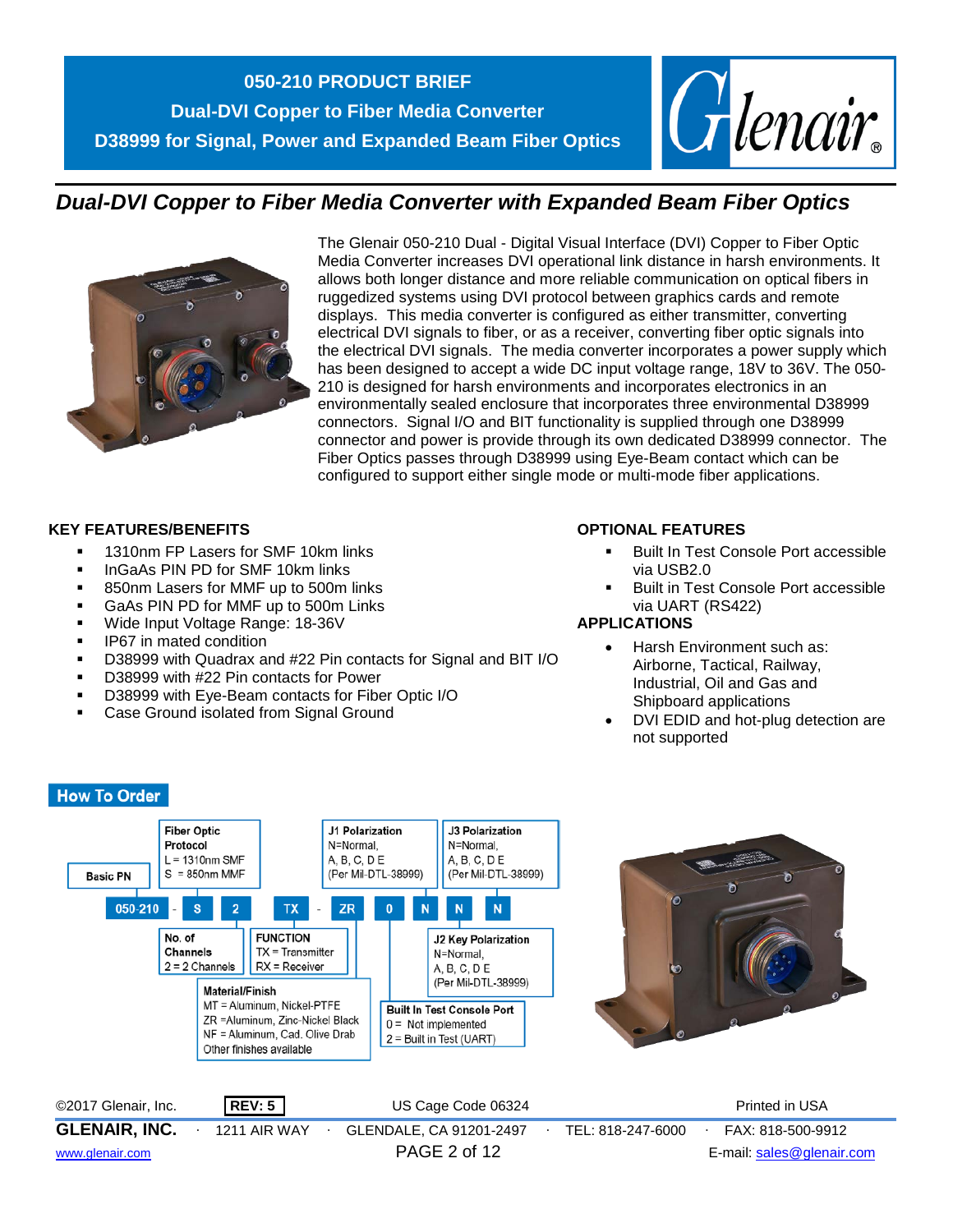

## *Functional Block Diagram*



## **Dual-DVI Link Transmitter**

| ©2017 Glenair, Inc.  | <b>REV: 5</b> | US Cage Code 06324      |                   | Printed in USA            |
|----------------------|---------------|-------------------------|-------------------|---------------------------|
| <b>GLENAIR, INC.</b> | 1211 AIR WAY  | GLENDALE, CA 91201-2497 | TEL: 818-247-6000 | FAX: 818-500-9912         |
| www.glenair.com      |               | PAGE 3 of 12            |                   | E-mail: sales@glenair.com |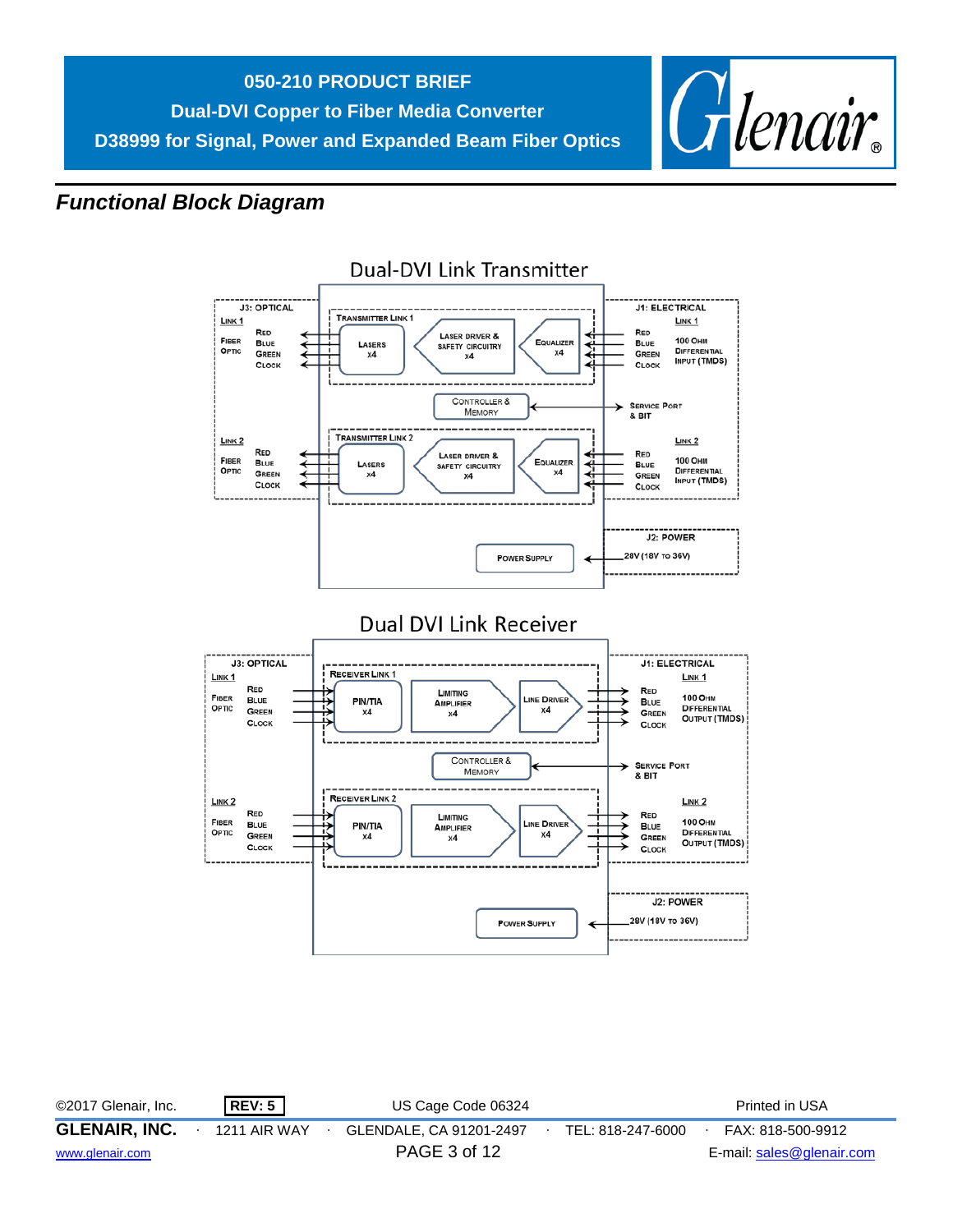## **050-210 PRODUCT BRIEF Dual-DVI Copper to Fiber Media Converter D38999 for Signal, Power and Expanded Beam Fiber Optics**



## *Connectors*

|             | Insert                               |                                                         |                                                                                                          | <b>Mating PLUG</b>                                                                                                                                                                                                                            |
|-------------|--------------------------------------|---------------------------------------------------------|----------------------------------------------------------------------------------------------------------|-----------------------------------------------------------------------------------------------------------------------------------------------------------------------------------------------------------------------------------------------|
| <b>NAME</b> | Arrangement                          | <b>Function</b>                                         | <b>Media Converter</b>                                                                                   | Connector                                                                                                                                                                                                                                     |
| J1          | 19Q-18 Arrangement<br>Pin Face Shown | Electrical Signal,<br>Power, and Built In<br>Test (BIT) | D38999 Series III type,<br>19Q-18<br>14X SIZE 22D Pins<br><b>4X SIZE 8 QUADRAX</b><br>Pins (AS39029/119) | Generic PN<br>D38999/26#F18SN type<br>with Quadrax polarization<br><b>Glenair PN</b><br>257-606##G6-19Q18BN                                                                                                                                   |
| J2          | 11-35 Arrangement<br>Pin face Shown  | Power                                                   | D38999 Series III type,<br>$11 - 35$<br>13X SIZE 22D Pins                                                | Generic PN<br>D38999/26#B35SN<br><b>Glenair PN</b><br>233-105-G6##11-35SN                                                                                                                                                                     |
| J3          | 17-8 Arrangement<br>Pin Face Shown   | Fiber Optic Signal                                      | D38999 Series III<br>Insert Arrangement per<br>Eye-Beam<br>CONTACTS<br>181-070<br>Eye-Beam               | <b>Glenair PN</b><br>180-091#06-17-8SN<br>(D38999 Series III Style<br>Plug, 17-8 arrangement)<br>CONTACTS:<br>L CONFIGURATION (SMF)<br><b>Glenair PN</b><br>181-077-1255-130<br>S CONFIGURATION (MMF)<br><b>Glenair PN</b><br>181-077-126-085 |

*Note: # = Environmental Class (Material/Finish)*

| ©2017 Glenair, Inc.  | REV: 5              | US Cage Code 06324      |                   | Printed in USA            |
|----------------------|---------------------|-------------------------|-------------------|---------------------------|
| <b>GLENAIR, INC.</b> | <b>1211 AIR WAY</b> | GLENDALE, CA 91201-2497 | TEL: 818-247-6000 | FAX: 818-500-9912         |
| www.glenair.com      |                     | PAGE 4 of 12            |                   | E-mail: sales@glenair.com |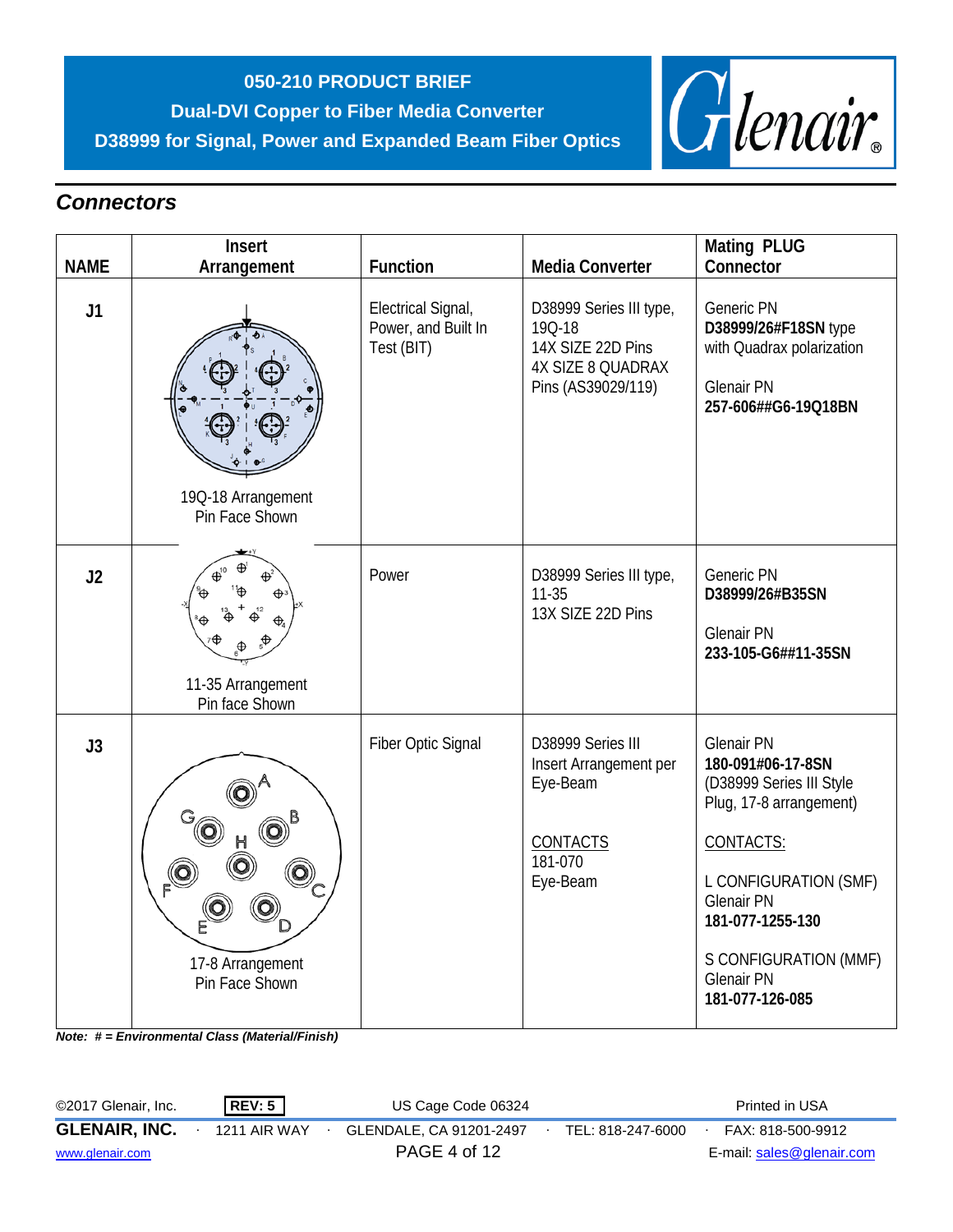



## *Built In Test (BIT) Functionality – USB 2.0*

This media converter can be offered with built in test functionality accessible through a Console Port via Universal Serial Bus 2.0 (USB 2.0), via an RS422 output or both options can be made available. Functional block diagram for the BIT interface is illustrated shown below.



Universal Serial Bus (2.0) BIT

- Presents itself as a "Virtual" Communications Port
- Compatible with Microsoft Windows, Mac, and Linux OS's.
- On the computer side, open any terminal application (PuTTY, HyperTERM, TeraTERM, etc.) to communicate with the media converter hardware.
- Simple "Human Readable" status messages.

#### ALARM STATUS MESSAGES

Unit Identification Information

- Unit Serial Number
- Unit Product Code

Fiber Side Alarm/Status

- **Temperature**
- Transmitter TX Fault
- Transmitter Disable Status
- Receiver loss of signal (LOS) or signal Detect (SD) Status

| ©2017 Glenair, Inc.  | REV: 5       | US Cage Code 06324      |                   | Printed in USA            |
|----------------------|--------------|-------------------------|-------------------|---------------------------|
| <b>GLENAIR, INC.</b> | 1211 AIR WAY | GLENDALE, CA 91201-2497 | TEL: 818-247-6000 | FAX: 818-500-9912         |
| www.glenair.com      |              | PAGE 5 of 12            |                   | E-mail: sales@glenair.com |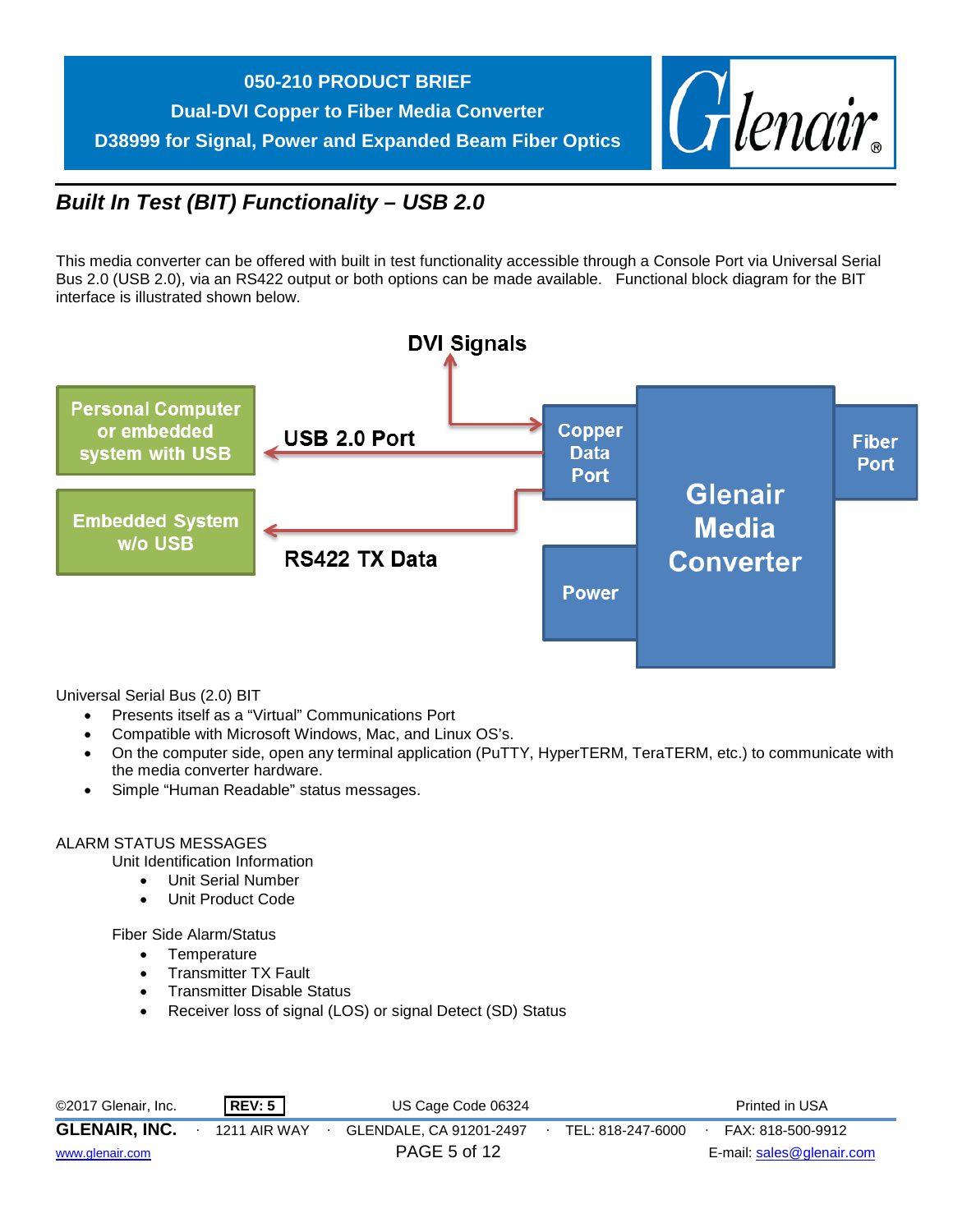



## *TYPICAL CONSOLE PORT WINDOW (PuTTY)*

| <b>POM1 - PUTTY</b>                                                 | o e<br>$-\mathbf{x}$ |
|---------------------------------------------------------------------|----------------------|
| *******************************                                     |                      |
| ×<br>Glenair                                                        |                      |
| Media Converter Service Port<br>*******************************     |                      |
| Unit Identification Information<br>******************************** |                      |
| Product Code: 050-210-S2TX                                          |                      |
| Unit Serial Number: 1234                                            |                      |
| Firmware Revision: 1.2.0                                            |                      |
| Product Description: DVI Copper to Fiber Media Converter -          |                      |
| Transmitter                                                         |                      |
|                                                                     |                      |
| ********************************                                    |                      |
| Unit Status                                                         |                      |
| ********************************                                    |                      |
| Temperature: 45 degrees C                                           |                      |
| Power Supply Status: Good                                           |                      |
| Transmitter FO Fault, TX1_Red: False                                |                      |
| Transmitter FO Fault, TX1_Blue: False                               |                      |
| Transmitter FO Fault, TX1_Green: False                              |                      |
| Transmitter FO Fault, TX1 Clock: False                              |                      |
| Transmitter FO Fault, TX2 Red: False                                |                      |
| Transmitter FO Fault, TX2 Blue: False                               |                      |
| Transmitter FO Fault, TX2_Green: False                              |                      |
| False<br>Transmitter FO Fault, TX2 Clock:                           |                      |
|                                                                     |                      |

| ©2017 Glenair, Inc.  | <b>REV: 5</b>       | US Cage Code 06324      |                   | Printed in USA            |
|----------------------|---------------------|-------------------------|-------------------|---------------------------|
| <b>GLENAIR, INC.</b> | <b>1211 AIR WAY</b> | GLENDALE, CA 91201-2497 | TEL: 818-247-6000 | FAX: 818-500-9912         |
| www.glenair.com      |                     | PAGE 6 of 12            |                   | E-mail: sales@glenair.com |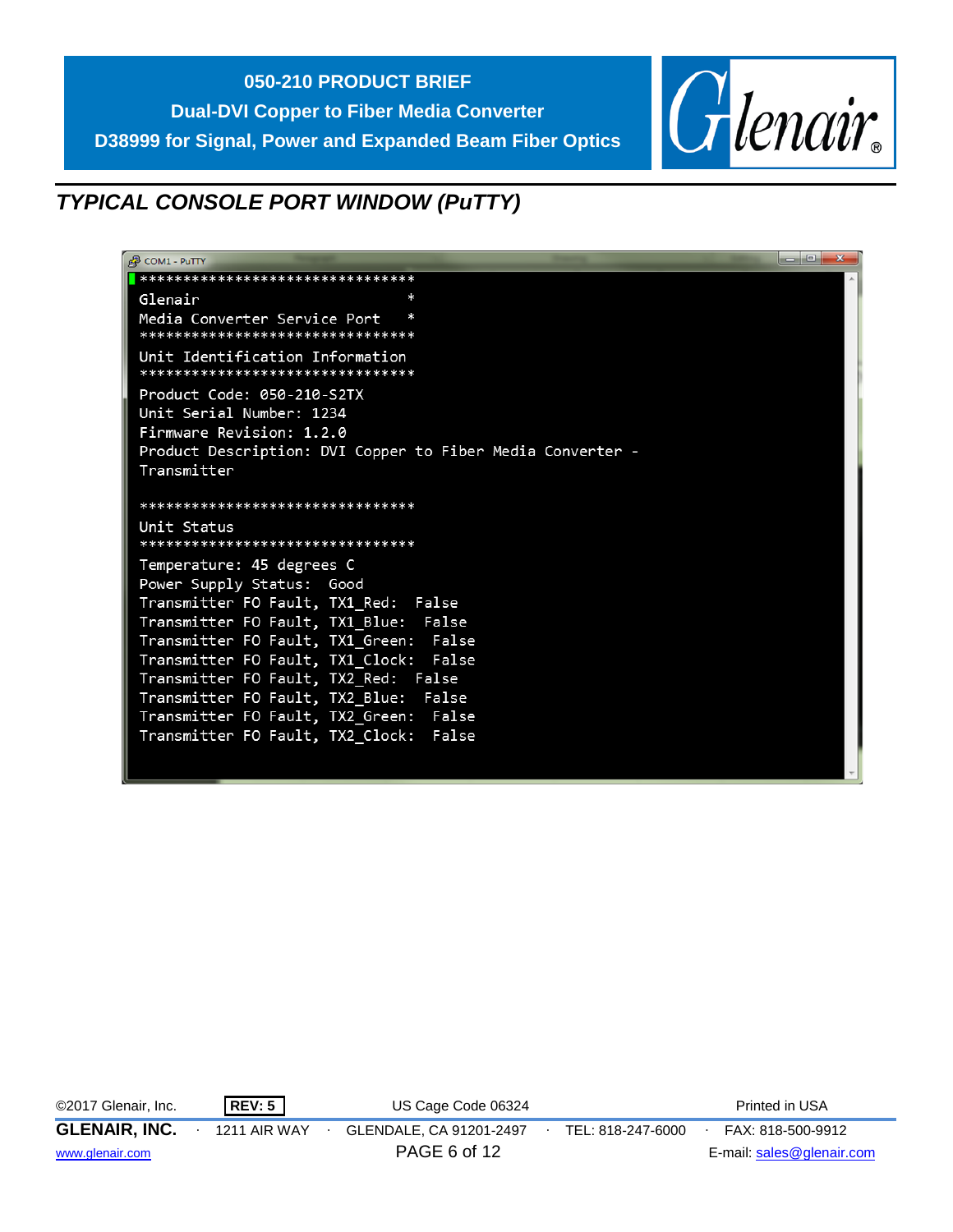## **050-210 PRODUCT BRIEF**

**Dual-DVI Copper to Fiber Media Converter D38999 for Signal, Power and Expanded Beam Fiber Optics**



## *Built In Test (BIT) Functionality – UART*

This media converter can be offered with built in test functionality accessible via an RS-422 Port. Functional block diagram for this function is illustrated in the figure below. The UART Bit message is a 10 bit message with an update rate of 1 Hz. The message format can be seen below.

#### ALARM STATUS MESSAGES

- Fiber Transmitter Fault Status
- Fiber Receiver Los of Signal (LOS) Status

Standard UART-Type Format (Start and Stop Bits, 8 Data bits, no parity) Data Rate = 9600 baud, RS422 Output, Message Repetition Rate = 1 Sec



#### SERIAL STATUS MESSAGE BIT MAPPING

| <b>Bit</b>     | <b>Description</b>                                                                                   |
|----------------|------------------------------------------------------------------------------------------------------|
| $\mathbf 0$    | DVI Link1 or Link 2 Channel 0 Fiber Optic TX Fault $(1 = \text{Fault}, 0 = \text{No} \text{ Fault})$ |
| $\mathbf{1}$   | DVI Link1 or Link 2 Channel 1 Fiber Optic TX Fault $(1 = \text{Fault}, 0 = \text{No Fault})$         |
| $\overline{2}$ | DVI Link1 or Link 2 Channel 2 Fiber Optic TX Fault $(1 =$ Fault, $0 =$ No Fault)                     |
| 3              | DVI Link1 or Link 2 Channel 3 Fiber Optic TX Fault $(1 = \text{Fault}, 0 = \text{No Fault})$         |
| $\overline{4}$ | DVI Link1 or Link 2 Channel 0 Fiber Optic RX LOS $(1 = \text{Fault}, 0 = \text{No} \text{ Fault})$   |
| 5              | DVI Link1 or Link 2 Channel 1 Fiber Optic RX LOS $(1 = \text{Fault}, 0 = \text{No Fault})$           |
| $6\,$          | DVI Link1 or Link 2 Channel 2 Fiber Optic RX LOS $(1 = \text{Fault}, 0 = \text{No Fault})$           |
| $\overline{7}$ | DVI Link1 or Link 2 Channel 3 Fiber Optic RX LOS $(1 = \text{Fault}, 0 = \text{No} \text{ Fault})$   |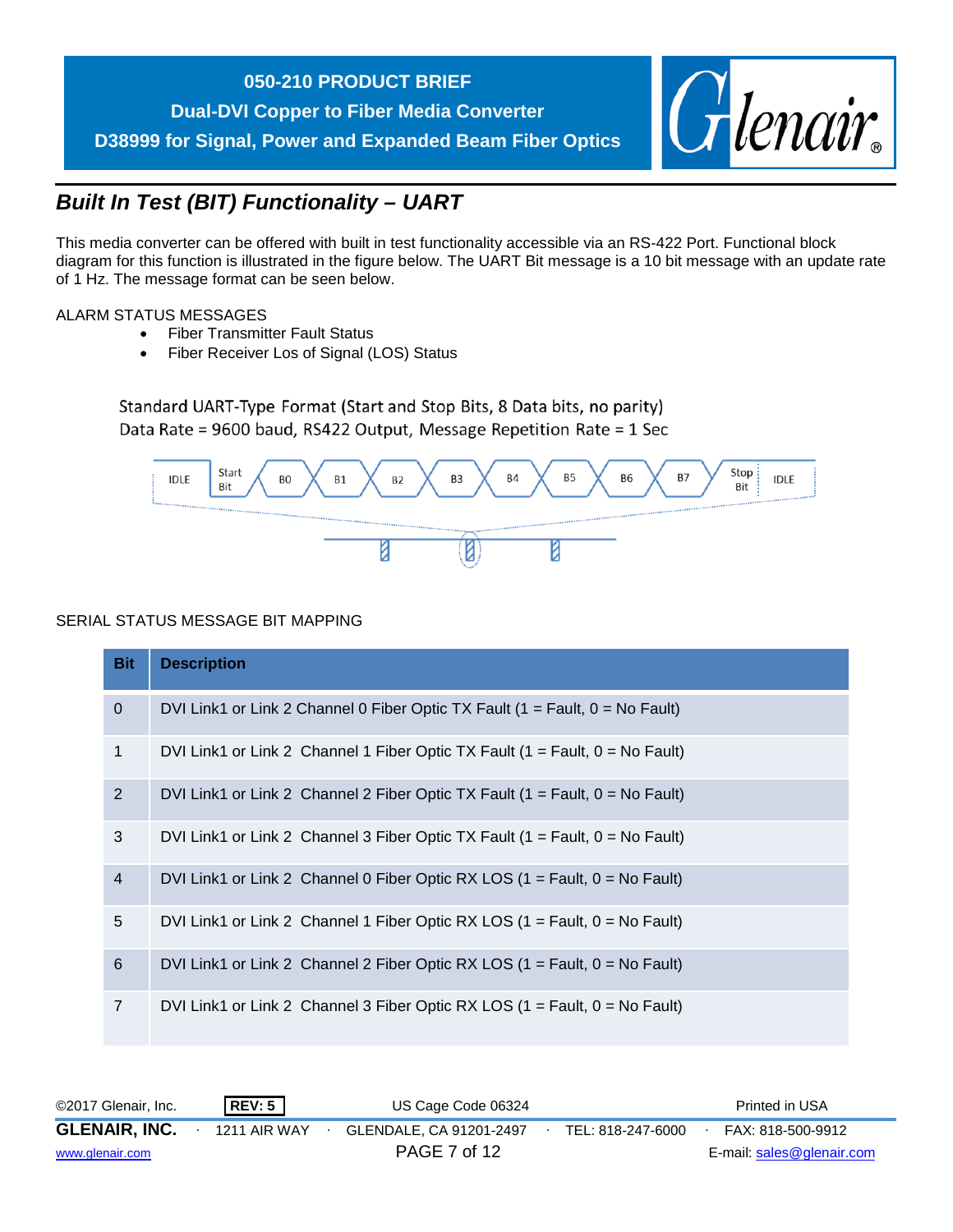**Dual-DVI Copper to Fiber Media Converter D38999 for Signal, Power and Expanded Beam Fiber Optics**



## *Ratings and Specifications – L Version (Long Wavelength)*

#### **ABSOLUTE MAXIMUM RATINGS**

| <b>Parameter</b>           | <b>Symbol</b> | Min    | тур | <b>Max</b> | <b>Units</b> | <b>Notes</b> |
|----------------------------|---------------|--------|-----|------------|--------------|--------------|
| <b>Storage Temperature</b> | Ts            | $-55$  |     | $+100$     | $\sim$<br>◡  |              |
| Supply Voltage             | V cc          | $-0.5$ |     | 40         |              |              |
|                            |               |        |     |            |              |              |

## **OPERATING CONDITIONS**

| <b>Parameter</b>             | Symbol                     | Min | <b>Typ</b> | <b>Max</b> | <b>Units</b> | <b>Notes</b>      |
|------------------------------|----------------------------|-----|------------|------------|--------------|-------------------|
| <b>Operating Temperature</b> | $\mathsf{T}_{\mathsf{op}}$ | -40 |            | $+85$      | °C           |                   |
| Supply Voltage               | $V_{cc}$                   | 18  | 28         | 36         |              |                   |
| Supply Current, steady state | Icc                        |     | 100        | 150        | mA           | Measured at 28VDC |
| Inrush Current, 1.5ms        | Icc_inrush_1.5             |     |            | 1.9        | А            |                   |
| Inrush Current, 3 ms         | Icc inrush 3               |     |            |            | А            |                   |

### **OPTICAL CHARACTERISTICS – TRANSMITTER**

| <b>Parameter</b>            | <b>Symbol</b>    | Min    | тур  | Max  | Units | <b>Notes</b>       |
|-----------------------------|------------------|--------|------|------|-------|--------------------|
| <b>Optical Output Power</b> | $P_{\text{OUT}}$ | $-6.5$ | -3   | -    | dBm   | 1310nm Fabry-Perot |
| Optical Wavelength          | <b>AOUT</b>      | 1285   | 1310 | 1345 | nm    |                    |
| Spectral Width              | Δλ               |        |      | 3.5  | nm    |                    |

#### **OPTICAL CHARACTERISTICS – RECEIVER**

| Parameter                                                         | <b>Symbol</b>  | Min  | Typ     | Max     | Units | <b>Notes</b> |
|-------------------------------------------------------------------|----------------|------|---------|---------|-------|--------------|
| Min. Sensitivity, BER 10 <sup>-12</sup> , PRBS 2 <sup>7</sup> -1, | PIN MIN        |      | $-21.5$ | $-19.5$ | dBm   |              |
| 1.65Gbps, Er=9dB                                                  |                |      |         |         |       |              |
| Overload, BER 10-12, PRBS 27-1                                    | <b>PIN MAX</b> | 0    |         |         | dBm   |              |
| Optical Wavelength                                                | ۸ιΝ            | 1100 | 1310    | 1590    | nm    |              |

| ©2017 Glenair, Inc.  | REV: 5       | US Cage Code 06324      |                   | Printed in USA            |  |
|----------------------|--------------|-------------------------|-------------------|---------------------------|--|
| <b>GLENAIR, INC.</b> | 1211 AIR WAY | GLENDALE, CA 91201-2497 | TEL: 818-247-6000 | FAX: 818-500-9912         |  |
| www.glenair.com      |              | PAGE 8 of 12            |                   | E-mail: sales@glenair.com |  |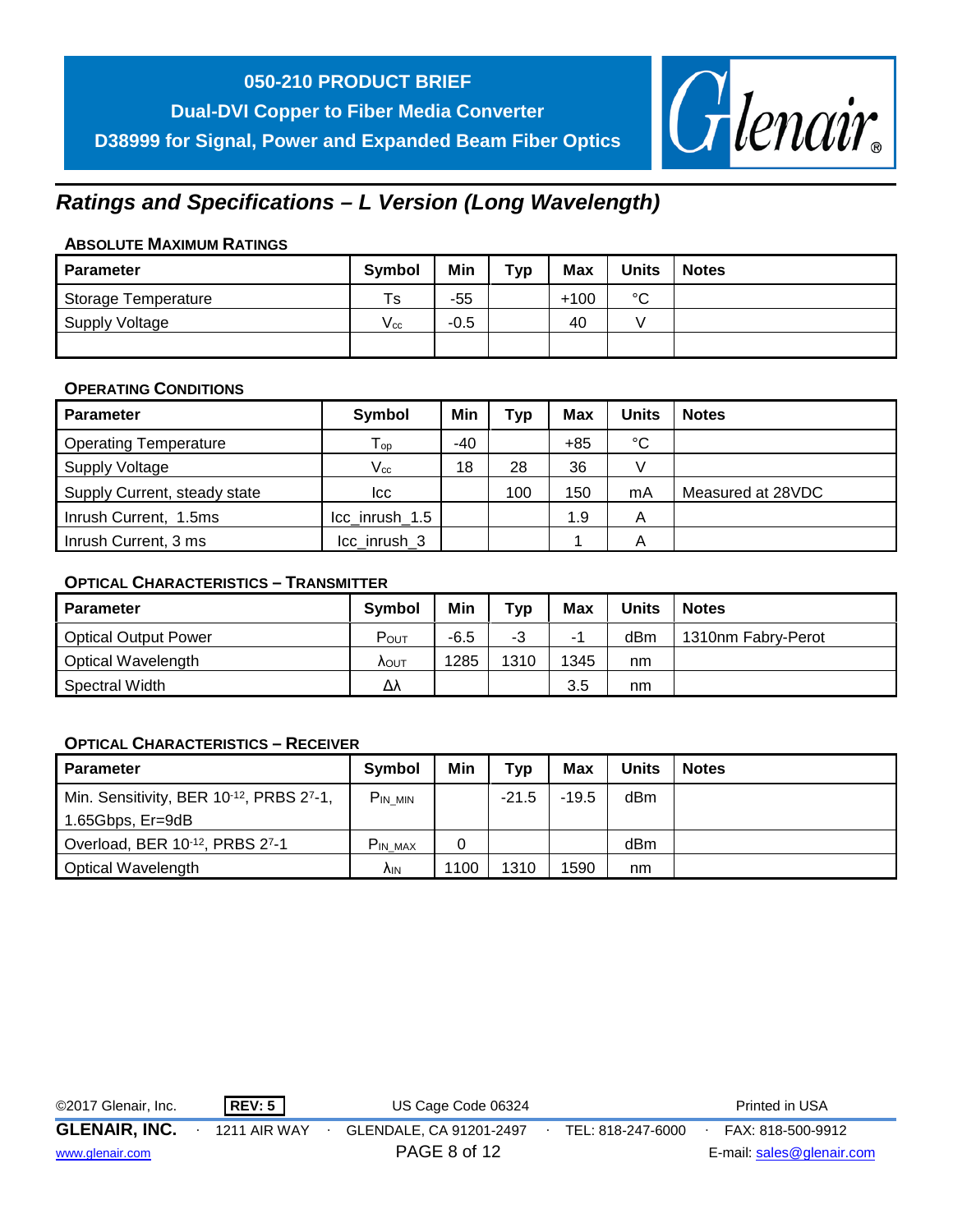## **050-210 PRODUCT BRIEF**

**Dual-DVI Copper to Fiber Media Converter D38999 for Signal, Power and Expanded Beam Fiber Optics**



## *Ratings and Specifications – S Version (Short Wavelength)*

### **ABSOLUTE MAXIMUM RATINGS**

| <b>Parameter</b>           | <b>Symbol</b>     | Min    | тур | <b>Max</b> | <b>Units</b> | <b>Notes</b> |
|----------------------------|-------------------|--------|-----|------------|--------------|--------------|
| <b>Storage Temperature</b> | Ts                | $-55$  |     | $+100$     | $\sim$<br>◡  |              |
| Supply Voltage             | $\mathsf{V_{cc}}$ | $-0.5$ |     | 40         |              |              |
|                            |                   |        |     |            |              |              |

#### **OPERATING CONDITIONS**

| <b>Parameter</b>             | Symbol                      | Min | Typ | <b>Max</b> | Units           | <b>Notes</b>      |
|------------------------------|-----------------------------|-----|-----|------------|-----------------|-------------------|
| <b>Operating Temperature</b> | ${\mathsf T}_{\mathsf{op}}$ | -40 |     | $+85$      | $\rm ^{\circ}C$ |                   |
| <b>Supply Voltage</b>        | $\rm V_{cc}$                | 18  | 28  | 36         |                 |                   |
| <b>Supply Current</b>        | Icc                         |     | 100 | 150        | mA              | Measured at 28VDC |
| Inrush Current, 1.5ms        | Icc inrush 1.5              |     |     | 1.9        | Α               |                   |
| Inrush Current, 3 ms         | Icc inrush 3                |     |     |            | Α               |                   |

### **OPTICAL CHARACTERISTICS – TRANSMITTER**

| <b>Parameter</b>            | <b>Symbol</b> | Min    | тур | Max  | Units | <b>Notes</b>        |
|-----------------------------|---------------|--------|-----|------|-------|---------------------|
| <b>Optical Output Power</b> | $P_{OUT}$     | $-7.5$ |     |      | dBm   | VCSEL, 50/125µm MMF |
| Optical Wavelength          | <b>AOUT</b>   | 830    | 850 | 860  | nm    |                     |
| <b>Spectral Width</b>       | Δλ            |        |     | 0.85 | nm    |                     |

#### **OPTICAL CHARACTERISTICS - RECEIVER**

| <b>Parameter</b>                                            | <b>Symbol</b>  | Min  | Typ     | <b>Max</b> | <b>Units</b> | <b>Notes</b> |
|-------------------------------------------------------------|----------------|------|---------|------------|--------------|--------------|
| Min. Sensitivity, BER 10-12, PRBS 27-1,<br>1.65Gbps, Er 9dB | PIN MIN        |      | $-21.5$ | $-18.5$    | dBm          | PIN PD       |
| Overload, BER 10-12, PRBS 27-1                              | <b>PIN MAX</b> | $-2$ | . .     |            | dBm          |              |
| Optical Wavelength                                          | A IN           | 770  | 850     | 860        | nm           |              |

| ©2017 Glenair, Inc.  | <b>REV: 5</b>       | US Cage Code 06324      |                   | Printed in USA            |  |
|----------------------|---------------------|-------------------------|-------------------|---------------------------|--|
| <b>GLENAIR, INC.</b> | <b>1211 AIR WAY</b> | GLENDALE, CA 91201-2497 | TEL: 818-247-6000 | FAX: 818-500-9912         |  |
| www.glenair.com      |                     | PAGE 9 of 12            |                   | E-mail: sales@glenair.com |  |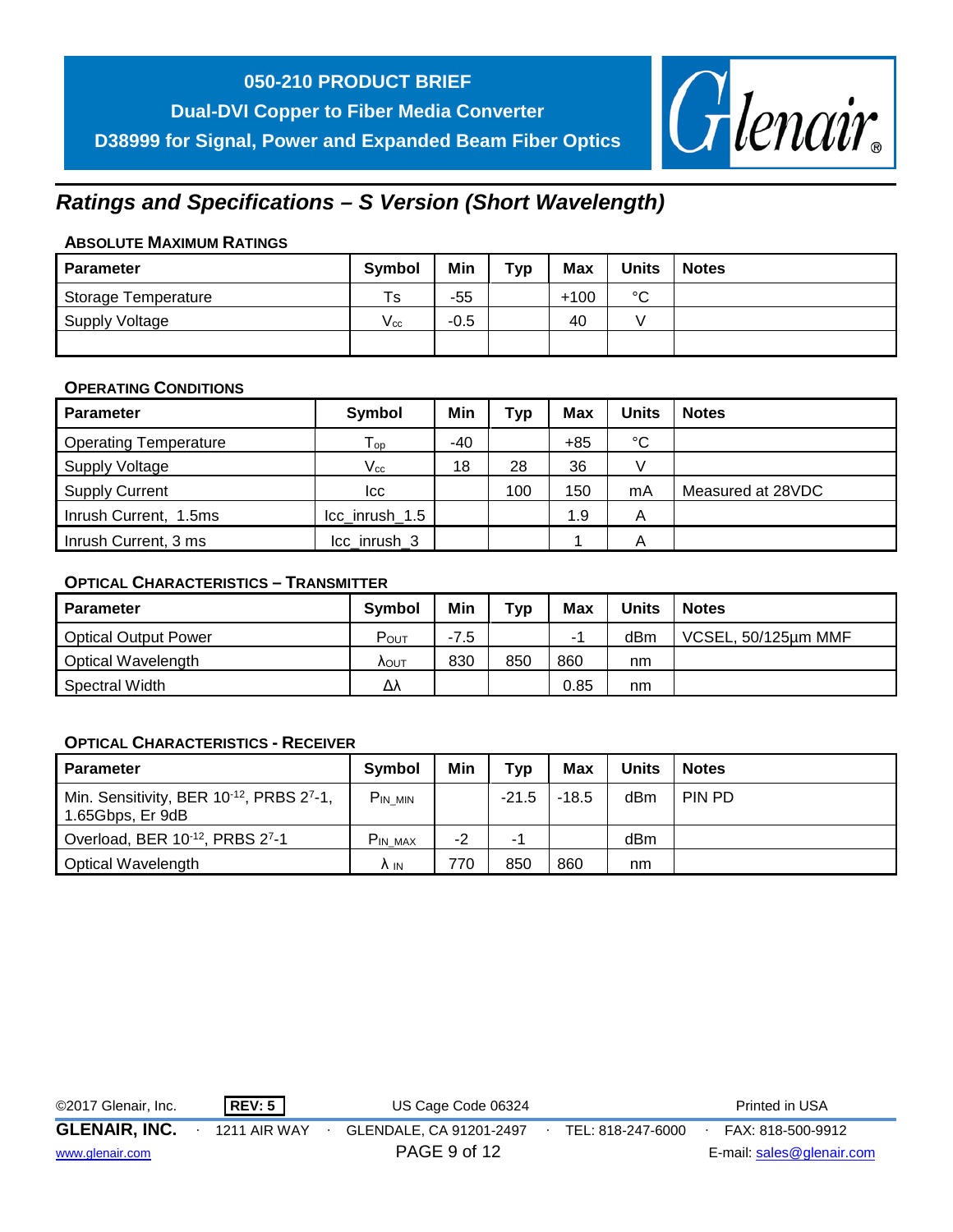

## *Ratings and Specifications - (Continued)*

## **COMPLIANCE SPECIFICATIONS**

| <b>CHARACTERISTIC</b>                                                | <b>Standard</b>  | <b>Condition</b>         | <b>Notes</b>         |
|----------------------------------------------------------------------|------------------|--------------------------|----------------------|
| <b>Mechanical Shock</b>                                              | MIL-STD-810      | 40 <sub>g</sub>          | 6-9rms               |
| <b>Mechanical Vibration</b>                                          | MIL-STD-810      | 30g rms                  |                      |
| <b>ESD</b>                                                           | MIL-STD-883      | Class II                 | 2200V HBM            |
| <b>Conducted Emissions,</b><br>Power Leads, 30 Hz to 10 kHz          | MIL-STD-461F     | CE101                    | Shielded power cable |
| <b>Conducted Emissions,</b><br>Power Leads, 10 kHz to 10 MHz         | MIL-STD-461F     | <b>CE102</b>             | Shielded power cable |
| Conducted Susceptibility,<br>Power Leads, 30 Hz to 150KHz            | MIL-STD-461F     | CS101                    | Shielded power cable |
| Conducted Susceptibility, Transients,<br><b>Power Leads</b>          | MIL-STD-461F     | <b>CS106</b>             | Shielded power cable |
| Conducted Susceptibility, Structure Current,<br>60 Hz to 100 kHz     | MIL-STD-461F     | CS109                    | Shielded power cable |
| Conducted Susceptibility,<br>Bulk Cable Injection, 10 kHz to 200 MHz | MIL-STD-461F     | CS114                    | Shielded power cable |
| Radiated Susceptibility,<br>Magnetic Field, 30 Hz to 100 kHz         | MIL-STD-461F     | <b>RS101</b>             | Shielded power cable |
| Radiated Susceptibility,<br>Electric Field, 2 MHz to 18 GHz          | MIL-STD-461F     | <b>RS103</b>             | Shielded power cable |
| Radiated Emissions, Magnetic Field,<br>30 Hz to 100 kHz              | MIL-STD-461F     | <b>RE101</b>             | Shielded power cable |
| Radiated Emissions, Electric Field,<br>10 kHz to 18 GHz              | MIL-STD-461F     | <b>RE102</b>             | Shielded power cable |
| <b>Mating Durability</b>                                             | MIL-DTL-38999/20 | 500 Cycles               |                      |
| <b>Flame Resistance</b>                                              | EIA364-104       |                          | 30 seconds           |
| Damp Heat                                                            | EIA364-321       |                          | 240 hours            |
| <b>Aircraft Electrical Power Characteristics</b>                     | MIL-STD-704F     |                          | 28V DC Systems       |
| Eye Safety                                                           | CDRH and IEC-825 | Class 1 Laser<br>Product |                      |

| ©2017 Glenair, Inc.  | REV: 5       | US Cage Code 06324      |                   | Printed in USA            |  |
|----------------------|--------------|-------------------------|-------------------|---------------------------|--|
| <b>GLENAIR, INC.</b> | 1211 AIR WAY | GLENDALE, CA 91201-2497 | TEL: 818-247-6000 | FAX: 818-500-9912         |  |
| www.glenair.com      |              | PAGE 10 of 12           |                   | E-mail: sales@glenair.com |  |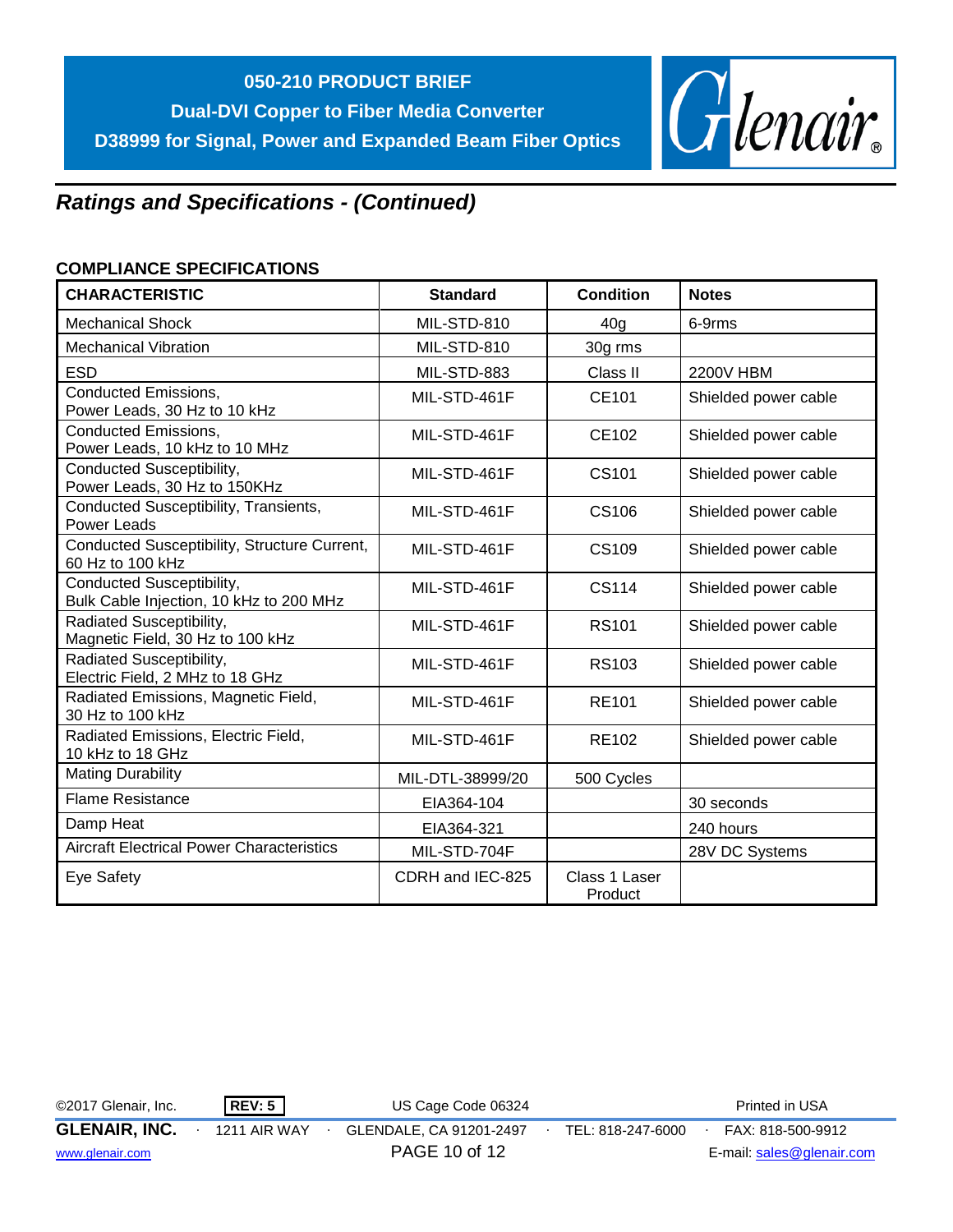## **050-210 PRODUCT BRIEF**

**Dual-DVI Copper to Fiber Media Converter D38999 for Signal, Power and Expanded Beam Fiber Optics**



## *Ratings and Specifications - (Continued)*

## **Material/Finish**

| <b>Item</b>                           | <b>Material/Finish</b>                                                                             |
|---------------------------------------|----------------------------------------------------------------------------------------------------|
|                                       |                                                                                                    |
| Housing & Connector Shell             | Aluminum                                                                                           |
| Plating Finish: M                     | <b>Nickel</b>                                                                                      |
| Plating Finish: MT                    | <b>Nickel PTFE</b>                                                                                 |
| Plating Finish: NF                    | Olive Drab Cadmium                                                                                 |
| Contacts                              | Copper alloy, 50 µlnch gold plated                                                                 |
| D38999 Inserts                        | Thermoplastics                                                                                     |
| Interfacial Seals, 38999 only         | Elastomer, Fluorosilicon                                                                           |
| <b>Optical Ferrules &amp; Sleeves</b> | Zirconia, Ceramic                                                                                  |
| Insulators                            | Liquid crystal polymer (LCP)                                                                       |
| Contact retention clip                | Beryllium copper alloy                                                                             |
| Seal, O-rings                         | Fluorosilicone rubber                                                                              |
| Seal                                  | Silicone elastomer                                                                                 |
| Spring                                | Nickel-plated beryllium copper                                                                     |
| PC tail contacts                      | Copper alloy/gold plated                                                                           |
| PCB flex                              | FR4 & Polyimide                                                                                    |
| Encapsulant                           | HYSOL EE4215                                                                                       |
| Solder type                           | RoHS compliant Sn95/Sb5 (232°C melting temp) &<br>RoHS compliant Sn96.5/Ag3.0/Cu0.5 (217° melting) |

| ©2017 Glenair, Inc.  | <b>REV: 5</b>       | US Cage Code 06324      |                   | Printed in USA            |  |
|----------------------|---------------------|-------------------------|-------------------|---------------------------|--|
| <b>GLENAIR, INC.</b> | <b>1211 AIR WAY</b> | GLENDALE, CA 91201-2497 | TEL: 818-247-6000 | FAX: 818-500-9912         |  |
| www.glenair.com      |                     | PAGE 11 of 12           |                   | E-mail: sales@glenair.com |  |